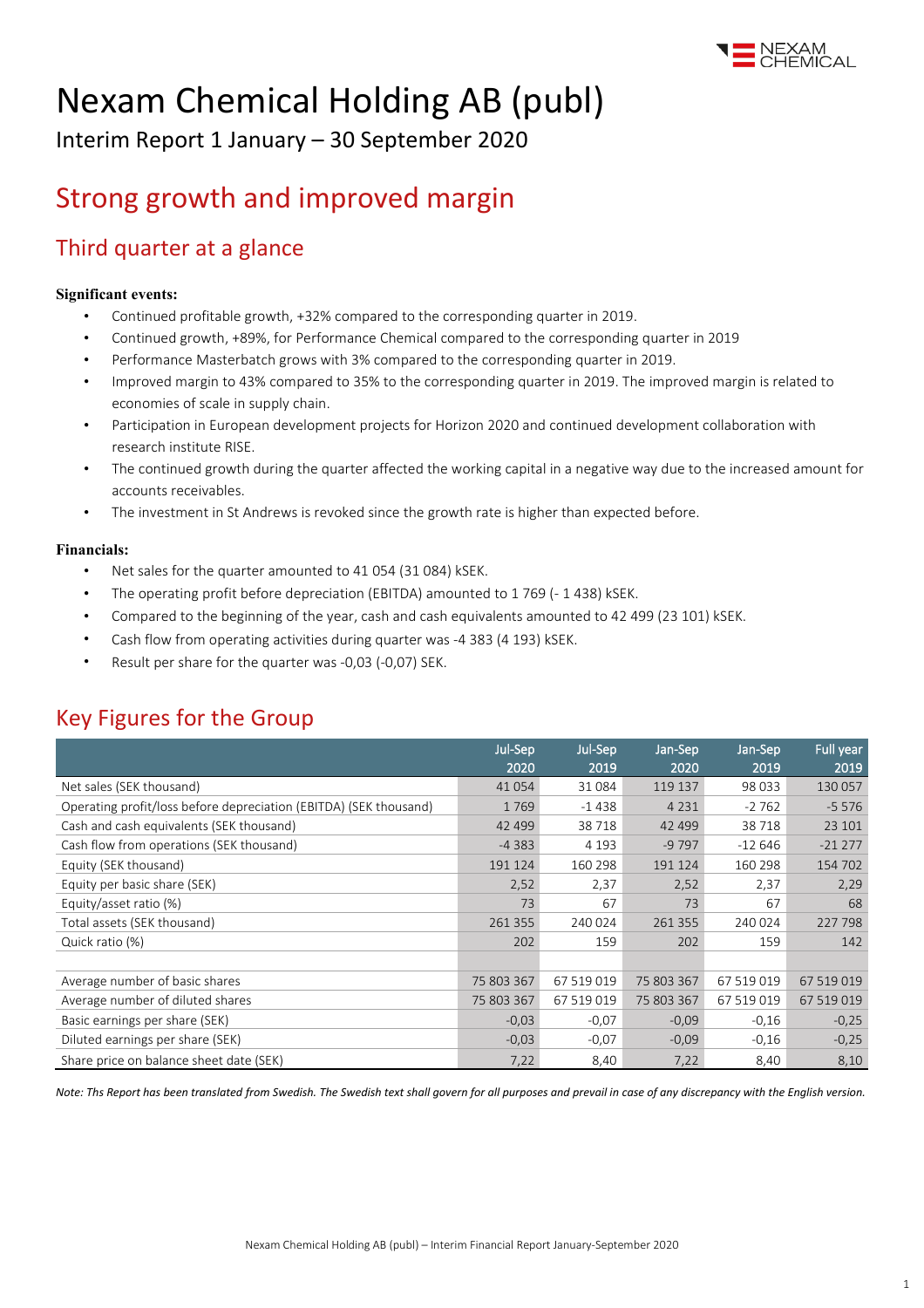

Comments from the CEO, Johan Arvidsson

### Continued growth and positive trend break for Masterbatch

Nexam Chemical has long claimed that we are on a growth journey. We have also believed that we have a stable foundation in our Performance Masterbatch business while the main growth takes place within Performance Chemical. The figures for the third quarter clearly illustrate this. The company is approaching the best quarter in the company's history (Q1 2020), even though the third quarter coincides with the global industrial holiday. If we add uncertainty factors such as the Covid-19 pandemic and an otherwise difficult-to-navigate global political situation, we can state that the financial statements for Q3 are good and are exactly in line with our plan.

## " … Performance Chemical continues to drive the growth and has almost doubled…"

Compared with the third quarter of 2019, we have increased our business by 32 percent. Performance Chemical continues to drive growth and has almost doubled compared to the same period last year. What is worth highlighting a little extra, however, is that we are also seeing growth in Performance Masterbatch for the first time in a while. This is a welcome trend break that we worked focused on and were sure would come. Performance Masterbatch will probably not match Performance Chemical in growth, but the quarterly figures t clearly shows that there is a growing demand for our offering.

We continue to address sustainability issues as an integrated part of the business concept. This is a prerequisite for success, not least in our industry, which has the opportunity to make a noticeable difference, especially in the environmental area. Nexam Chemical has good opportunities to be part of the solution to the plastics industry's sustainability challenge. We have an extremely well-balanced product portfolio to meet market demand in both recycled and recyclable products. We know that many of our customers struggle hard to deliver as sustainable products as possible on the market, and we get very positive feedback for our way of supporting them in the process.

Being in strong profitable growth is essentially a very positive situation. We develop in step with our customers and see that our commercialization strategy works well. The

growth rate we are now seeing exceeds the forecasts we have worked after during the previous year. This means that we must rethink something in order to continue to be able to meet demand, especially when it comes to the production of our products. This means, for example, that the investment in our facility in St. Andrews is revoked. The model we worked on before simply does not provide the future volumes. Therefore, we need to look at even more scalable alternatives, which can ensure the sharply increased production need over a longer period.

That we have succeeded in PET foam is the most prominent explanation for the success that Nexam Chemical has seen for some time. But for that matter, we can´t stare blindly at that market. Especially not because we know that we have several other offers within our Performance Chemicals business that also have very good potential. We know that we will find more applications besides foam in PET. The High Performance segment, our additives for materials that are often used in extreme environments regarding weight, temperature and durability, should also be mentioned as there is a major shift in materials and production in, for example, the aerospace industry. We are already far ahead in the line and have good established contacts and relationships in the industry.

## " … treat sustainability issues as an integrated part of our business…"

Without in any way becoming comfortable, I can still state that Nexam Chemical is exactly where we want to be right now. We have momentum and strong profitable growth in Performance Chemical and specifically in PET foam, as well as a very solid core business in Performance Masterbatch. With that said, we still have challenges ahead of us, but we show time and time again that we have an organization and

a business that handles the world's trials well. With a Q3 in the back that touches our best quarter ever, I look forward to continuing the growth journey.

Johan Arvidsson, CEO

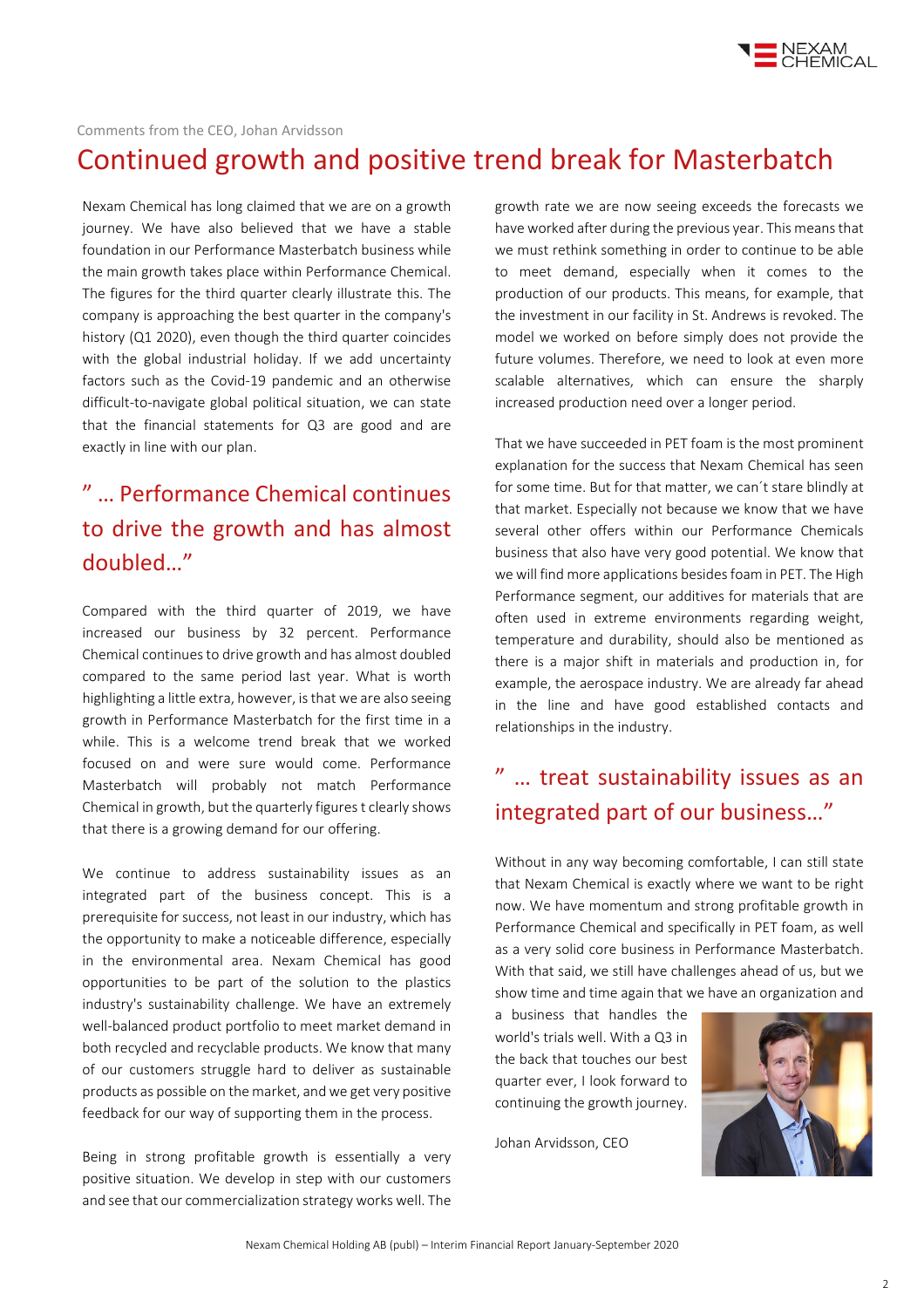

## This is Nexam Chemical

#### Nexam Chemical

Stronger, lighter and recyclable materials. It is one part of what the world needs to be able to grow in a sustainable way. We at Nexam Chemical can contribute to this. We work with improving polymeric materials – more commonly described as plastics. By adding our products, the customer can create materials that will give the endproducts completely new and effective properties. Such as lower weight, increased heat resistance and strength, longer life cycle and increased recycling.

Today we help our customers to improve materials that are then used in everything from computers, wind turbines and vehicle components to water pipes and food packaging. We are a growth company with a turnover of approximately SEK 130 million, with production in four countries, employs about forty persons and cooperates with well-known chemical and material companies all over the world.

The Company's head office is located in Lomma, Sweden. Development of new products and applications and formulation evaluation takes place in the laboratory in St. Andrews, Scotland where also the facility for production of the Company´s molecules are located. Large scale production of the company's unique molecules is performed in collaboration with contract manufacturers. Manufacturing of masterbatch and multifunctional masterbatch is performed by the subsidiary Nexam Performance Masterbatch.

#### Our vision

To be a recognized world-leader in property modification of polymeric materials through heat-activated chemistry.

#### Our mission

To contribute to a more resource-efficient and sustainable society through innovative chemistry that improves properties, usability and recycling of polymeric materials.

#### Our sustainability visions

Nexam Chemical strives towards a sustainable future through innovative and reactive chemistry and to create possibilities to save on our valuable and scarce natural resources. We want to enable our customers to develop lighter, stronger, more durable and more recyclable products.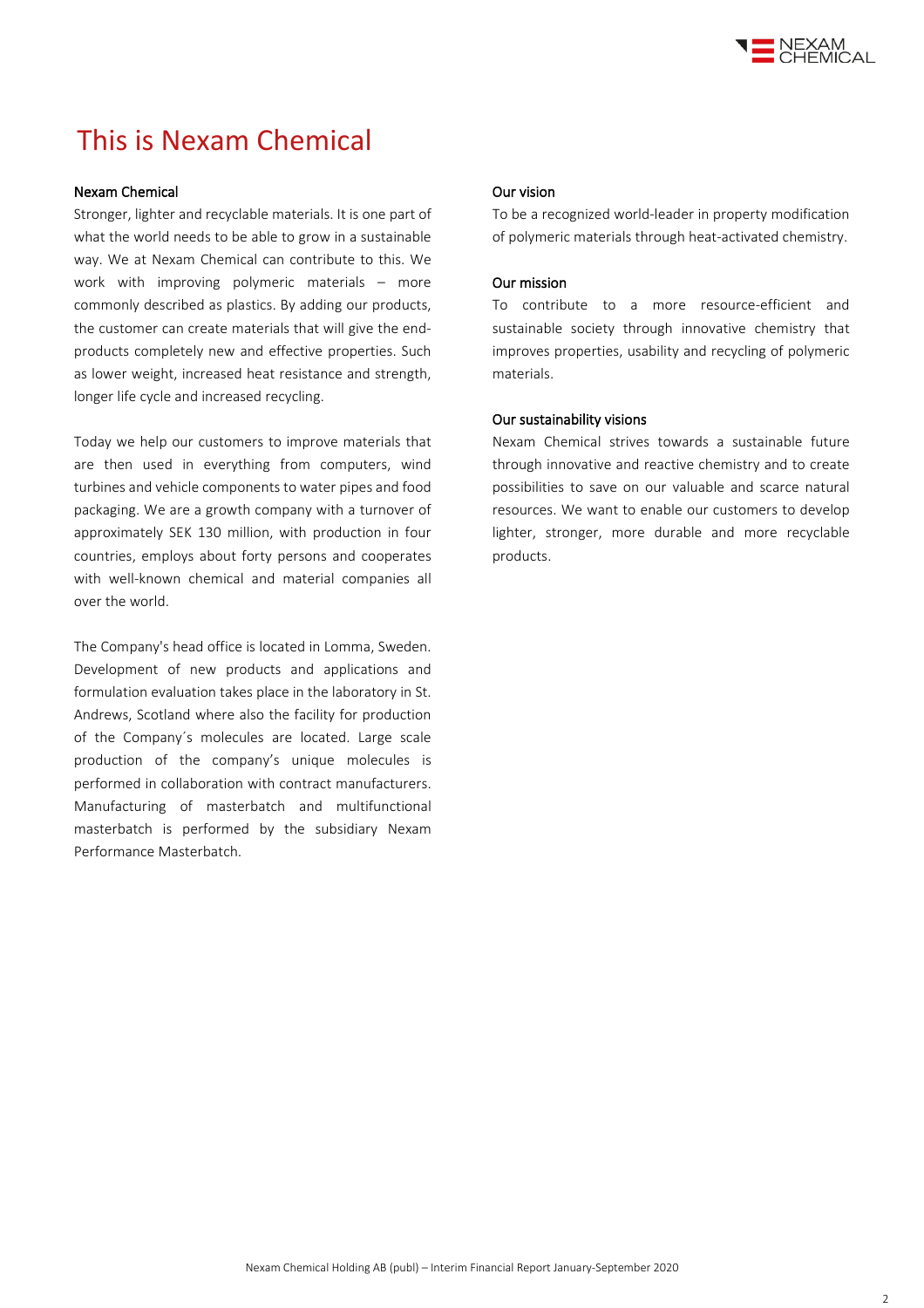## Financial comments

#### Sales and profit

Net sales for the quarter totaled SEK 41,054,000 (31,084,000). Other operating income for the quarter amounts to SEK 3,000 (664,000) and consists mainly of changes from effects of exchange rates.

The personnel expenses during the quarter totaled SEK - 7,532,000 (- 6,704,000) and other operating expenses totaled SEK - 8,087,000 (- 6,361,000). The depreciation for the period amounts to SEK - 2,368,000 (- 2,774,000) of which SEK - 1,100,000 (- 1,100,000) concerns depreciation of acquired immaterial surplus values. The profit/loss before depreciation (EBITDA) amounted to SEK 1,769,000 (- 1,438,000). The operating profit/loss before tax for the quarter came in at SEK -1,061,000 (-4,631,000).

#### Personnel and organization

The number of employees in the Group, restated as full time equivalents were 43 (40) at the end of the quarter. Of these, 35 (36) where men and 8 (4) women.

#### Investments

The total investment in intangible assets during the year amounts to SEK 2,359,000 (3,271,000) and for the tangible assets SEK 1,884,000 (2,303,000).

#### Cash flow

The cash flow from the operating activities during the quarter amounted to SEK - 4,383,000 (4,193,000). Changes in working capital has affected the cashflow negatively with SEK – 5,397,000 (5,888,000). During the quarter, net amortization of bank loans has affected the cashflow with SEK - 3,030,000 (- 3,659,000). The total cash flow for the quarter amounted to SEK - 8,348,000 (- 2,189,000).

#### Financial position

Compared to the beginning of the year, the equity/assets ratio was 73 (67) percent, and the equity was SEK 191,124,000 (154,702,000). Cash and cash equivalents amounted to SEK 42,499,000 (23,101,000) compared to the beginning of the year. The Group has at the end of the period an interest-bearing debt of SEK 40,276,000 (49,837,000) compared to the beginning of the year.

### Other information

#### Group structure

Nexam Chemical Holding AB is a Swedish public limited liability company and its corporate ID no. is 556919-9432. The Group consists of the parent company Nexam Chemical Holding AB (publ) and two subgroups, Nexam Chemical and Nexam Performance Masterbatch. All companies in the Group are wholly owned.



#### Accounting policies

The Group applies International Financial Reporting Standards (IFRS), as adopted by the EU. This interim report has been prepared in accordance with IAS 34 Interim Financial Reporting, the Annual Accounts Act. The parent company applies the Annual Accounts Act and the Swedish Financial Reporting Board recommendation RFR 2 Accounting for Legal Entities. The accounting policies and calculation methods applied are consistent with those described in the annual report for 2019.

*Financial instruments.* Nexam Chemical has only financial assets and liabilities valued at amortized cost. As these financial assets and liabilities are due within twelve months, the value is estimated to correspond to fair value.

*Split of revenue on different revenue streams.* Financial information reported to the chief operating decision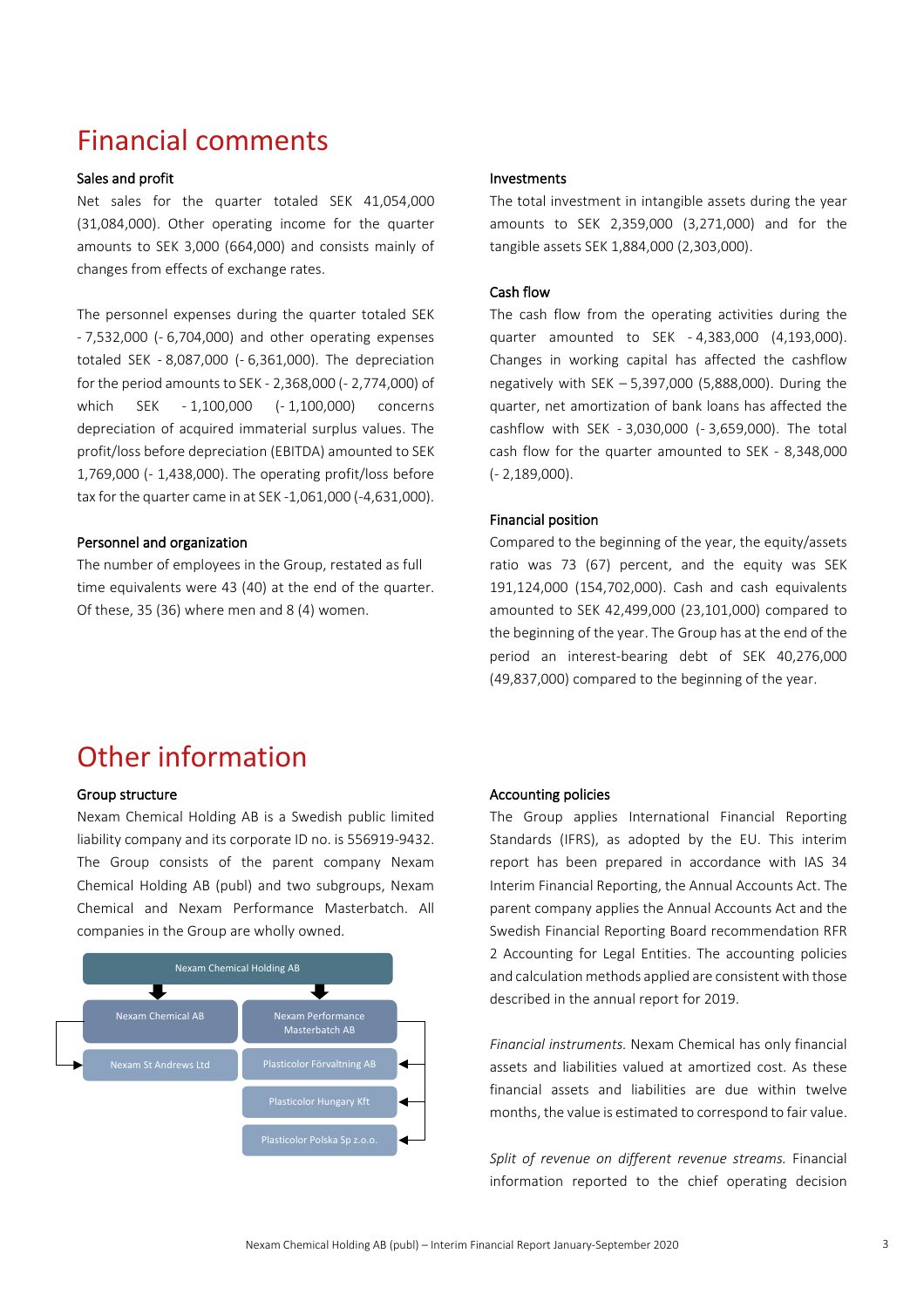

maker (CEO) as the basis for allocating resources and judging the group's profit or loss is since the fourth quarter 2019 divided into two different revenue streams. The revenue streams are Performance Chemicals and Performance Masterbatch. Performance Chemicals consists of Nexam Chemicals product portfolio and Performance Masterbatch consists of Nexam Performance Masterbatch´s product portfolio.

#### *Reporting standards.*

As of January 1, 2019, Nexam Chemical applies IFRS 16.

Nexam prepares its consolidated financial statements in accordance with International Financial Reporting Standards (IFRS) issued by the International Accounting Standards Board (IASB) and interpretative statements from the IFRS Interpretations Committee, as adopted by the EU for application within the EU. The interim report has been prepared in accordance with IAS 34 Interim Financial Reporting.

The parent company applies the Annual Accounts Act and the "Council for Financial Reporting" RFR 2 Accounting for legal entities. Application of RFR 2 means that the parent company as far as possible applies all IFRS approved by the EU within the framework of the Annual Accounts Act and the Social Security Act and has taken into account the connection between accounting and taxation. The Group and the Parent Company have applied the accounting principles described in the annual report for 2019 on pages 74-84.

The Group's financial instruments, in addition to the item SEK 93 thousand valued at fair value via other comprehensive income, are valued at accrued acquisition value. The carrying amount of all financial assets and liabilities is estimated to correspond to fair value.

#### Transactions with related parties

No transactions with related parties have occurred, except for determined remuneration for the Board of Directors and remuneration in accordance with employment agreement. The principles for these remunerations are stated in the annual report 2019.

#### Risks and uncertainties

The Group's operations are affected by a number of factors which can result in a risk for the Group's operations and profit. See the annual report for 2019 on

Nexam Chemical's website for information about the Company's risks and uncertainties.

#### Estimates and judgements

In order to be able to prepare the financial statements, the Board of Directors and the Management make judgements and assumptions on the basis of available information that impact the company's financial performance and financial position.

Estimates and judgements are evaluated on an ongoing basis and are based on historical experience and other factors, including expectations about future events that can be reasonably expected under prevailing conditions. The actual outcome may differ from the judgements made. The areas where estimates and assumptions could lead to a significant risk of adjustments to the figures reported for the company's financial performance, and position in future reporting periods, are primarily judgements about market conditions and thus the value of the Group's non-current assets.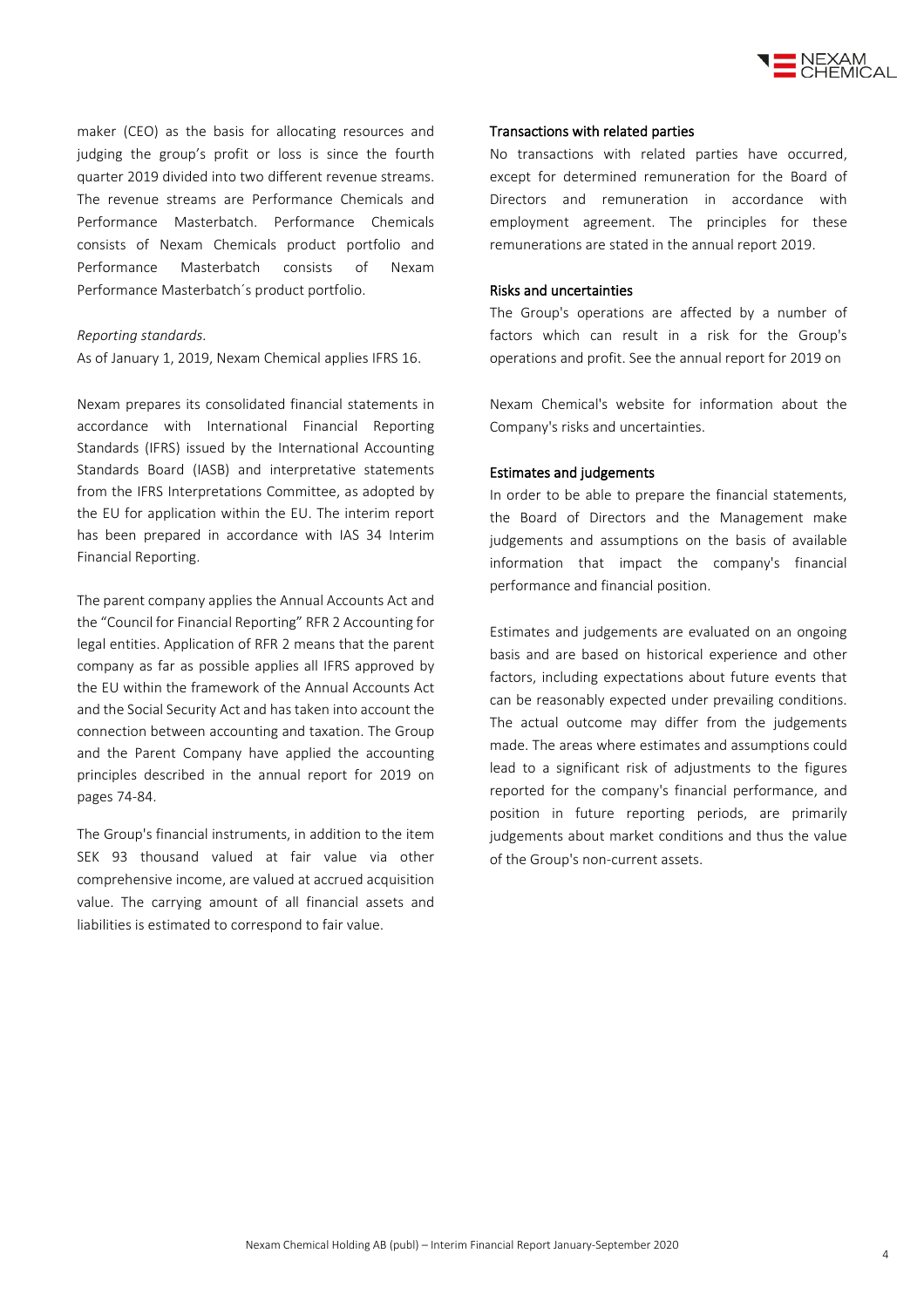

The Board of Directors and the Chief Executive Officer certify that the interim financial report provides a true and fair view of the parent company´s and the Group´s business, financial position and performance and describes material risks and uncertainties to which the parent company and the companies in the group are exposed.

\_\_\_\_\_\_\_\_\_\_\_\_\_\_\_\_\_\_\_\_\_\_\_\_\_\_\_\_\_\_\_\_\_\_\_\_\_\_\_\_\_\_\_\_\_\_\_\_\_\_\_\_\_\_\_\_\_\_\_\_\_\_\_\_\_\_\_\_\_\_\_\_\_\_\_\_\_\_\_\_\_\_\_

Lomma 22<sup>nd</sup> of October 2020

Mats Persson Cecilia Jinert Johansson Jonna Opitz<br>
Chairman of the Board Member of the Board Member of the Board Chairman of the Board

Ronnie Törnqvist Johan Arvidsson Member of the Board CEO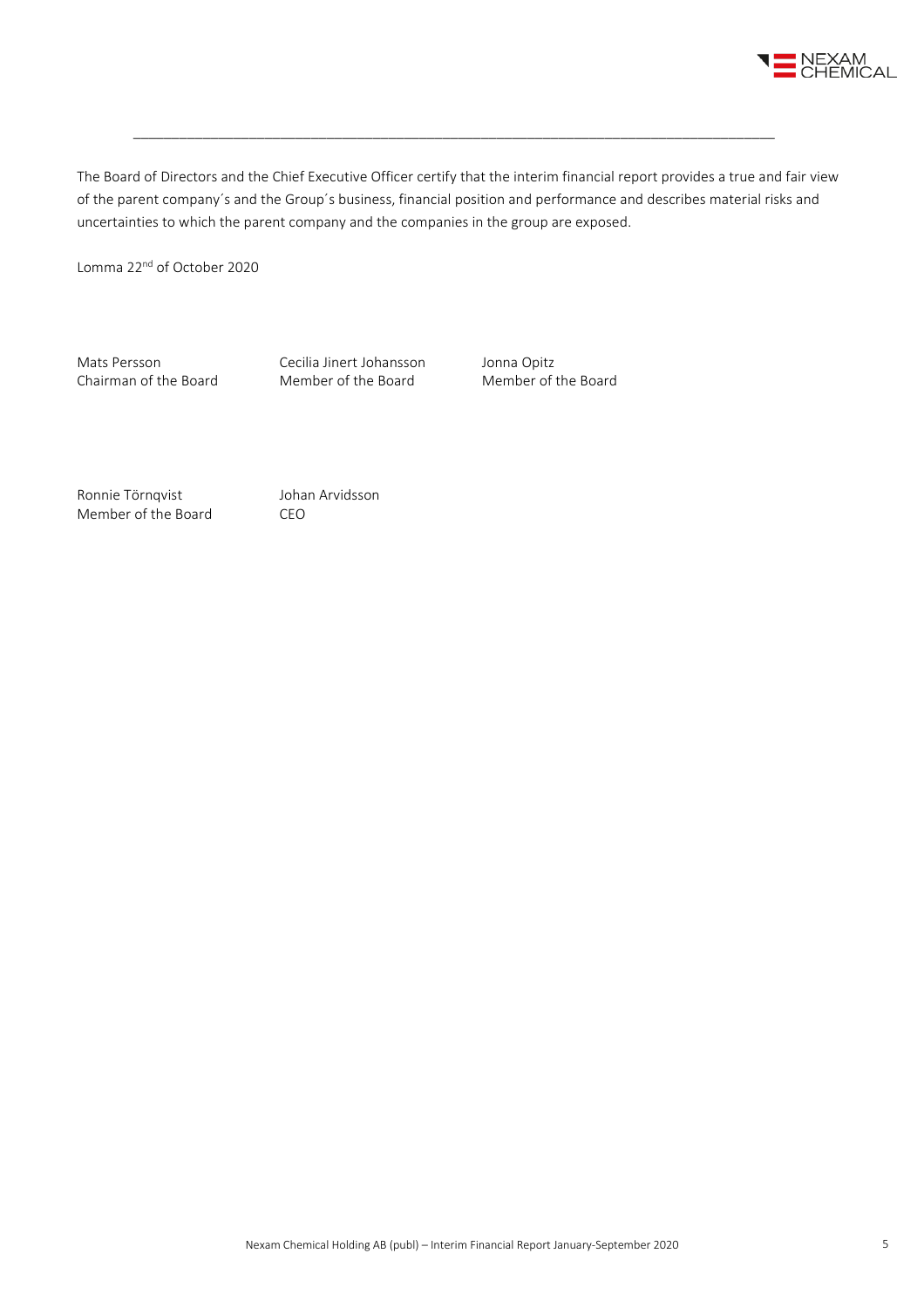## Auditor's review report

To the Board of Directors of Nexam Chemical Holding AB (publ) Corp.Id.No 556919-9432

#### Introduction

We have performed a review of the condensed interim financial statements (the interim report) for Nexam Chemical Holding AB (publ) at September 30, 2020 and the nine months' period then ended. The Board of Directors and the President are responsible for the preparation and presentation of this interim report in accordance with IAS 34 and the Swedish Annual Accounts Act. Our responsibility is to express a conclusion on this interim report based on our review.

#### Scope of review

We conducted our review in accordance with the Standard on Review Engagements ISRE 2410 Review of Interim Financial Information Performed by the Independent Auditor of the Entity. A review consists of making inquiries, primarily of persons responsible for financial and accounting matters, and applying analytical and other review procedures. A review is substantially less in scope than an audit conducted in accordance with the International Standards on Auditing and other generally accepted auditing practices.

The procedures performed in a review do not enable us to obtain a level of assurance that would make us aware of all significant matters that might be identified in an audit. Therefore, the conclusion expressed based on a review does not give the same level of assurance as a conclusion expressed based on an audit.

#### **Conclusion**

Based on our review, nothing has come to our attention that causes us to believe that the interim report, in all material aspects, is not prepared for the Group in accordance with IAS 34 and the Swedish Annual Accounts Act and for the Parent company in accordance with the Swedish Annual Accounts Act.

Helsingborg, October 22, 2020

Mazars AB

Bengt Ekenberg Authorized Public Accountant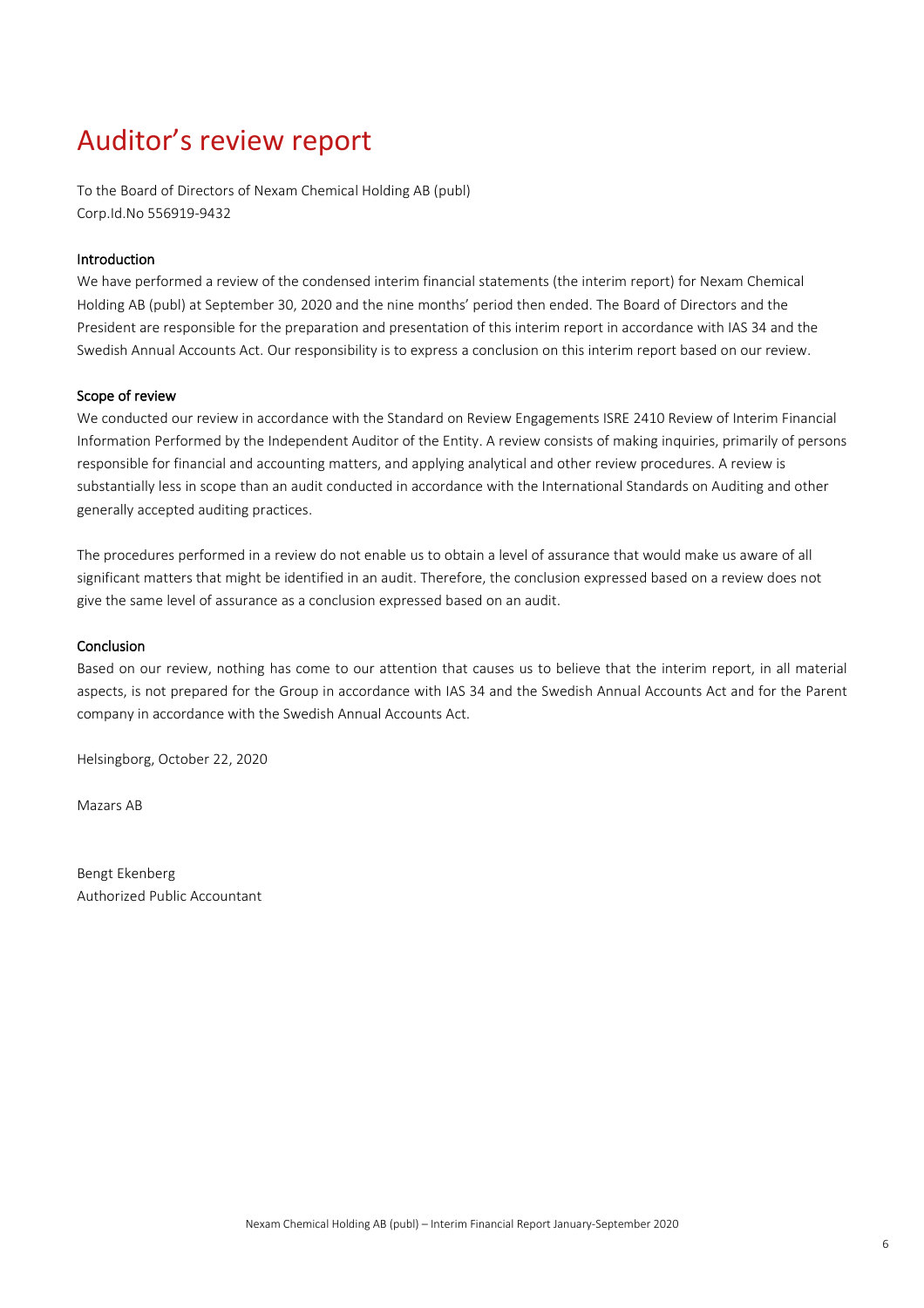

## Financial Statements in summary

| Consolidated income statement in summary                           |                |            |                       |            |            |
|--------------------------------------------------------------------|----------------|------------|-----------------------|------------|------------|
|                                                                    | Jul-Sep        | Jul-Sep    | Jan-Sep               | Jan-Sep    | Full year  |
| (SEK '000)<br><b>Note</b>                                          | 2020           | 2019       | 2020                  | 2019       | 2019       |
|                                                                    |                |            |                       |            |            |
| Net sales<br>2,3                                                   | 41 0 54        | 31084      | 119 137               | 98 0 33    | 130 057    |
| Other operating income                                             | $\overline{3}$ | 664        | 169                   | 2 3 3 1    | 2053       |
|                                                                    | 41 0 57        | 31748      | 119 306               | 100 364    | 132 110    |
|                                                                    |                |            |                       |            |            |
| <b>Operating expenses</b>                                          |                |            |                       |            |            |
| Raw materials and consumables                                      | $-233303$      | $-20118$   | $-68319$              | $-60347$   | $-78377$   |
| Operating expenses                                                 | $-8087$        | $-6361$    | $-23872$              | $-19391$   | $-28750$   |
| Personnel cost                                                     | $-7532$        | $-6704$    | $-22156$              | $-23388$   | $-30552$   |
| Depreciation and write-down of tangible and intangible             |                |            |                       |            |            |
| assets                                                             | $-2368$        | $-2774$    | $-7544$               | $-7663$    | $-9836$    |
| Other operating expenses                                           | $-366$         | $-3$       | $-728$                | 0          | $-7$       |
| Operating profit/loss                                              | $-599$         | $-4212$    | $-3313$               | $-10425$   | $-15412$   |
|                                                                    |                |            |                       |            |            |
| <b>Financial items</b>                                             |                |            |                       |            |            |
| Financial income                                                   | 40             | 40         | 168                   | 59         | 24         |
| Financial costs                                                    | $-501$         | $-460$     | $-1811$               | $-1064$    | $-1632$    |
| Profit/loss before tax                                             | $-1061$        | -4 631     | -4957                 | $-11429$   | $-17020$   |
|                                                                    |                |            |                       |            |            |
| Income tax                                                         | $-93$          | 43         | $-267$                | $-10$      | $-54$      |
| Profit/loss for the period                                         | $-1154$        | -4589      | $-5223$               | -11 440    | $-17074$   |
|                                                                    |                |            |                       |            |            |
| Other comprehensive income                                         |                |            |                       |            |            |
| Items that may be reclassified to profit or loss                   |                |            |                       |            |            |
| Translation differences on foreign subsidiaries                    | $-1002$        | $-75$      | $-1404$               | 386        | $-68$      |
| Sum of other comprehensive income, net after tax                   | $-1002$        | $-75$      | $-1404$               | 386        | $-68$      |
| Comprehensive result for the period                                | $-2156$        | -4 664     | $-6627$               | $-11054$   | $-17142$   |
| The profit for the year as well as comprehensive income are wholly |                |            |                       |            |            |
| attributable to the parent company's shareholders.                 |                |            |                       |            |            |
|                                                                    |                |            |                       |            |            |
| Earnings per share (SEK)                                           |                |            |                       |            |            |
| Basic earnings per share (SEK)                                     | $-0,03$        | $-0.07$    | $-0,09$               | $-0,16$    | $-0,25$    |
| Diluted earnings per share (SEK)                                   | $-0,03$        | $-0.07$    | $-0,09$               | $-0,16$    | $-0,25$    |
| Average number of basic shares                                     | 75 803 367     | 67 519 019 | 75 803 367            | 67 519 019 | 67 519 019 |
| Average number of diluted shares                                   | 75 803 367     |            | 67 519 019 75 803 367 | 67 519 019 | 67 519 019 |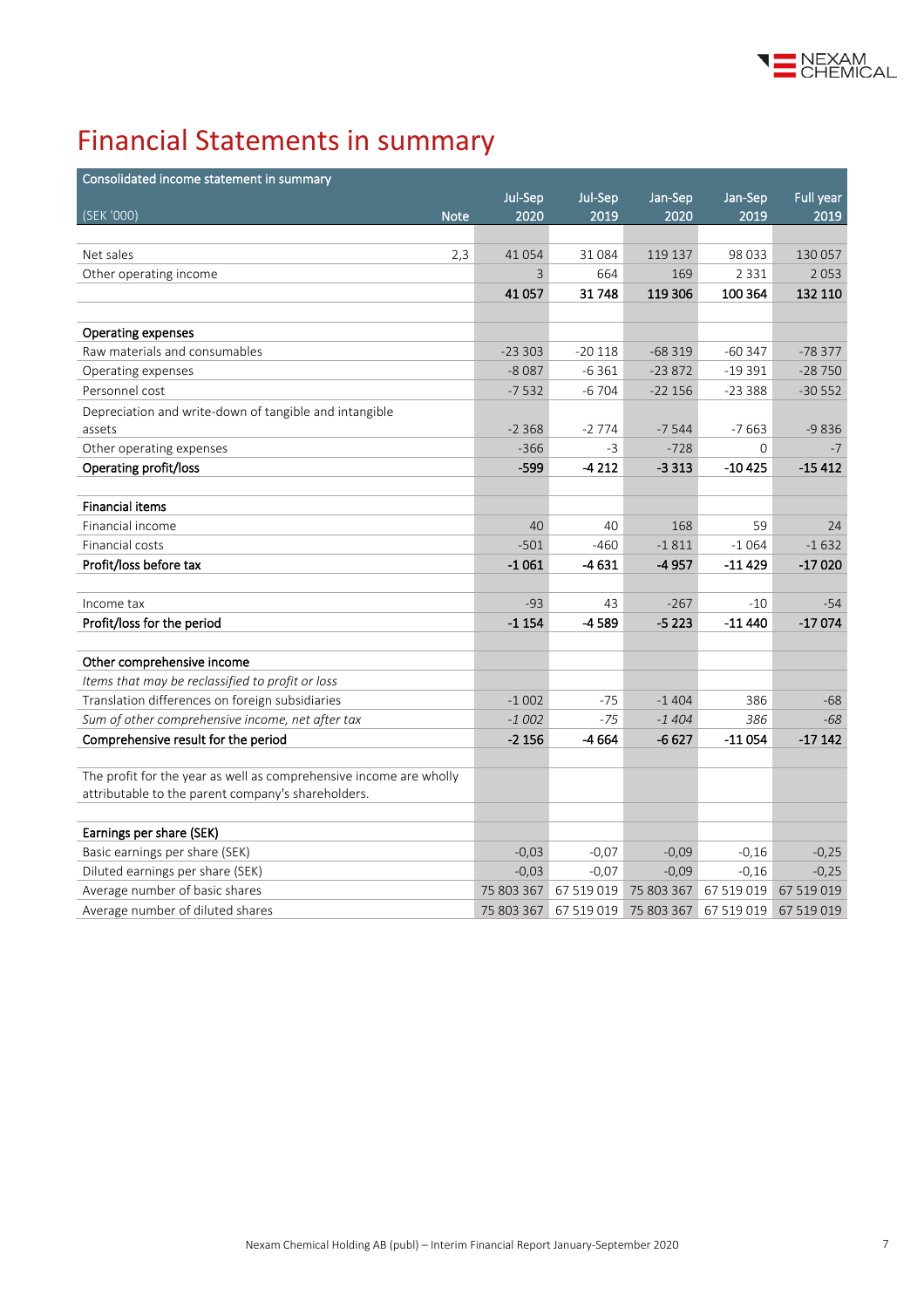

| Consolidated balance sheet in summary |         |         |         |
|---------------------------------------|---------|---------|---------|
|                                       | 30 Sep  | 30 Sep  | 31 Dec  |
| (SEK '000)<br><b>Note</b>             | 2020    | 2019    | 2019    |
| <b>ASSETS</b>                         |         |         |         |
| Intangible assets<br>$\mathbf{1}$     | 104 922 | 106 246 | 106 223 |
| Tangible assets                       | 46 299  | 51 766  | 49 201  |
| Financial assets                      | 97      | 98      | 98      |
| Inventory                             | 30 685  | 23 980  | 24 8 84 |
| Trade receivables                     | 29 9 32 | 15 631  | 19 1 26 |
| Other receivables                     | 6922    | 3585    | 5 1 6 6 |
| Cash and bank                         | 42 499  | 38718   | 23 101  |
| <b>TOTAL ASSETS</b>                   | 261 355 | 240 024 | 227 798 |
|                                       |         |         |         |
| <b>EQUITY AND LIABILITIES</b>         |         |         |         |
| Equity                                | 191 124 | 160 298 | 154 702 |
| Long-term debt with interest          | 27 158  | 39 4 23 | 35 797  |
| Other long-term debt                  | 3521    | 3597    | 3 6 0 3 |
| Provisions for pension                | 284     | 206     | 230     |
| Short term debt with interest         | 13 118  | 14 5 68 | 14 040  |
| Trade payables                        | 18 4 06 | 14 041  | 12 090  |
| Other liabilities                     | 7744    | 7891    | 7337    |
| TOTAL EQUITY AND LIABILITIES          | 261 355 | 240 024 | 227 798 |

| Jan-Sep  | 31 Dec   |
|----------|----------|
| 2019     | 2019     |
| 170 551  | 170 551  |
| $-11440$ | $-17074$ |
| 771      | 809      |
| 416      | 416      |
| 160 298  | 154 702  |
|          |          |

| Consolidated cash flow in summary                           |         |         |          |          |           |
|-------------------------------------------------------------|---------|---------|----------|----------|-----------|
|                                                             | Jul-Sep | Jul-Sep | Jan-Sep  | Jan-Sep  | Full year |
| (SEK '000)                                                  | 2020    | 2019    | 2020     | 2019     | 2019      |
| Cash flow from operating activities                         |         |         |          |          |           |
| Operating income                                            | $-599$  | $-4212$ | $-3313$  | $-10425$ | $-15412$  |
| Adjustment from non-cash items                              | 1613    | 2517    | 5 1 5 7  | 6 5 4 0  | 8 3 2 1   |
| Cash flow from operations before changes in working capital | 1014    | $-1695$ | 1844     | $-3885$  | $-7091$   |
| Changes in working capital                                  | $-5397$ | 5888    | $-11641$ | $-8761$  | $-14186$  |
| Cash flow from operations                                   | $-4383$ | 4 1 9 3 | $-9797$  | $-12646$ | $-21277$  |
| Cash flow from investment activities                        | $-649$  | $-2723$ | $-4183$  | $-8785$  | $-10506$  |
| Cash flow from financing activities                         | $-3316$ | $-3659$ | 33 381   | 6 1 7 0  | 798       |
| Cash flow for the period                                    | $-8348$ | $-2189$ | 19 401   | $-15261$ | $-30985$  |
| Cash and cash equivalents at the beginning of the period    | 50 657  | 40 772  | 23 101   | 53 705   | 53 705    |
| Effect of exchange rate changes on cash                     | 190     | 135     | $-3$     | 274      | 381       |
| Cash and cash equivalents at end of period                  | 42 499  | 38719   | 42 499   | 38718    | 23 101    |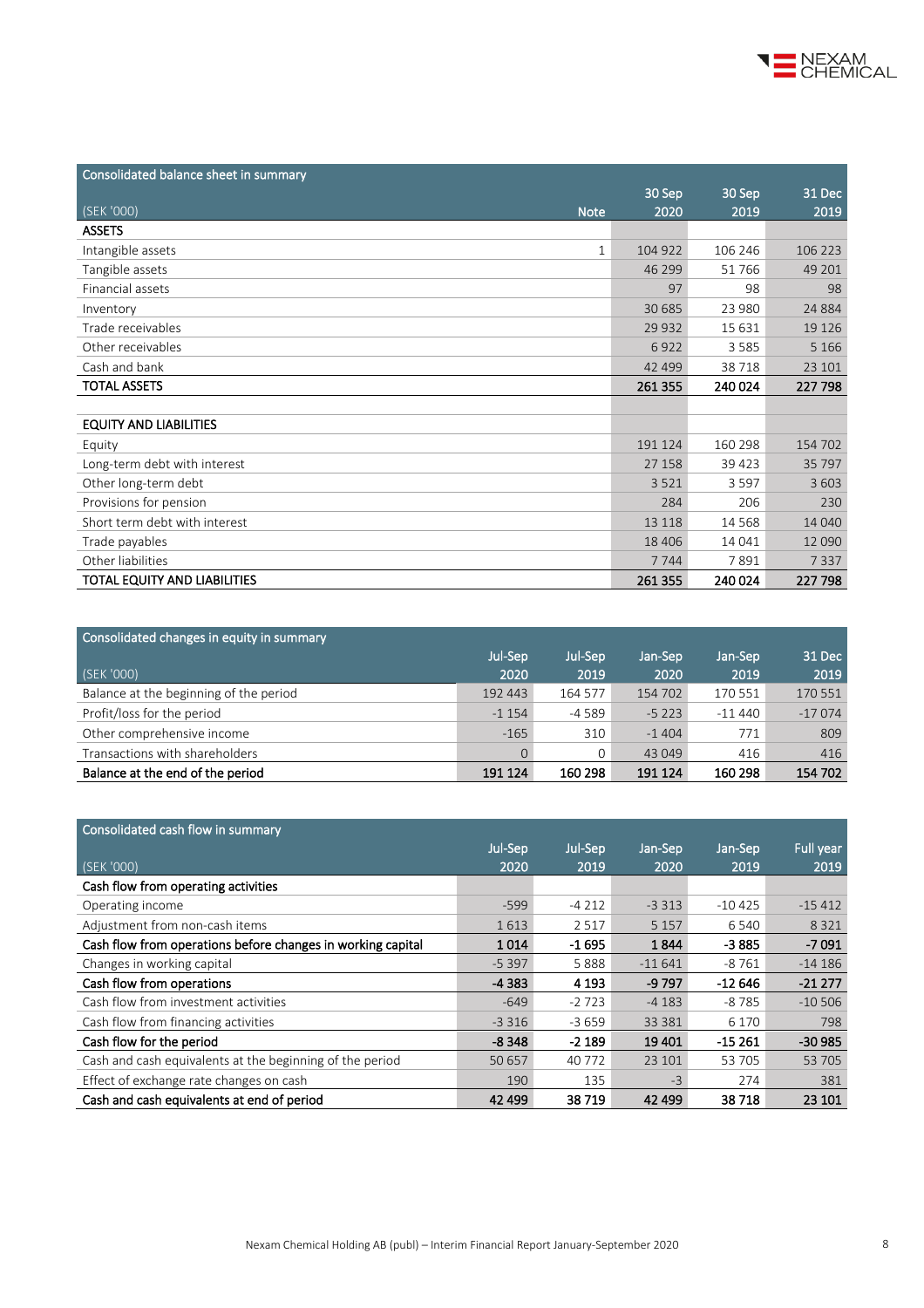

| Parent company - Income statement in summary   |         |                          |         |         |           |
|------------------------------------------------|---------|--------------------------|---------|---------|-----------|
|                                                | Jul-Sep | Jul-Sep                  | Jan-Sep | Jan-Sep | Full year |
| (SEK '000)                                     | 2020    | 2019                     | 2020    | 2019    | 2019      |
|                                                |         |                          |         |         |           |
| Net sales                                      | 1379    | 2064                     | 4 1 3 7 | 6913    | 8 2 4 6   |
|                                                | 1379    | 2064                     | 4 1 3 7 | 6913    | 8 2 4 6   |
|                                                |         |                          |         |         |           |
| <b>Operating expenses</b>                      |         |                          |         |         |           |
| Operating expenses                             | $-1128$ | $-1323$                  | $-3079$ | $-3465$ | $-4360$   |
| Personnel cost                                 | $-1232$ | $-1798$                  | $-4102$ | $-6742$ | $-7658$   |
| Operating profit/loss                          | $-981$  | $-1057$                  | $-3044$ | $-3294$ | $-3772$   |
|                                                |         |                          |         |         |           |
|                                                |         |                          |         |         |           |
| <b>Financial items</b>                         |         |                          |         |         |           |
| Write down financial assets                    |         | $\overline{a}$           |         | $-5000$ | $-5000$   |
| Interest expenses and other similar loss items | $-201$  | $-246$                   | $-669$  | $-667$  | $-939$    |
| Profit/loss before tax                         | $-1182$ | $-1303$                  | $-3713$ | $-8961$ | $-9711$   |
|                                                |         |                          |         |         |           |
| Appropriations                                 |         | $\overline{\phantom{a}}$ |         |         | 600       |
| Profit/loss for the period                     | $-1182$ | $-1303$                  | $-3713$ | $-8961$ | $-9111$   |

| Parent company - Balance sheet in summary |         |         |         |
|-------------------------------------------|---------|---------|---------|
|                                           | 30 Sep  | 30 Sep  | 31 Dec  |
| (SEK '000)                                | 2020    | 2019    | 2019    |
| <b>ASSETS</b>                             |         |         |         |
| Financial assets                          | 409 522 | 409 936 | 409 303 |
| Receivables from group companies          | 37 239  | 47 127  | 44 669  |
| Other receivables                         | 799     | 779     | 272     |
| Cash and bank                             | 35 898  | $-156$  | $-413$  |
| <b>TOTAL ASSETS</b>                       | 483 458 | 457 686 | 453831  |
|                                           |         |         |         |
| <b>EQUITY AND LIABILITIES</b>             |         |         |         |
| Equity                                    | 453 110 | 413 923 | 413 773 |
| Provisions for pension                    | 1454    | 1066    | 1 1 8 0 |
| Long-term debt with interest              | 15 000  | 27 000  | 24 000  |
| Short term debt with interest             | 12 000  | 12 000  | 12 000  |
| Trade payables                            | 100     | 328     | 510     |
| Other liabilities                         | 1794    | 3 3 6 9 | 2 3 6 8 |
| TOTAL EQUITY AND LIABILITIES              | 483 458 | 457 686 | 453831  |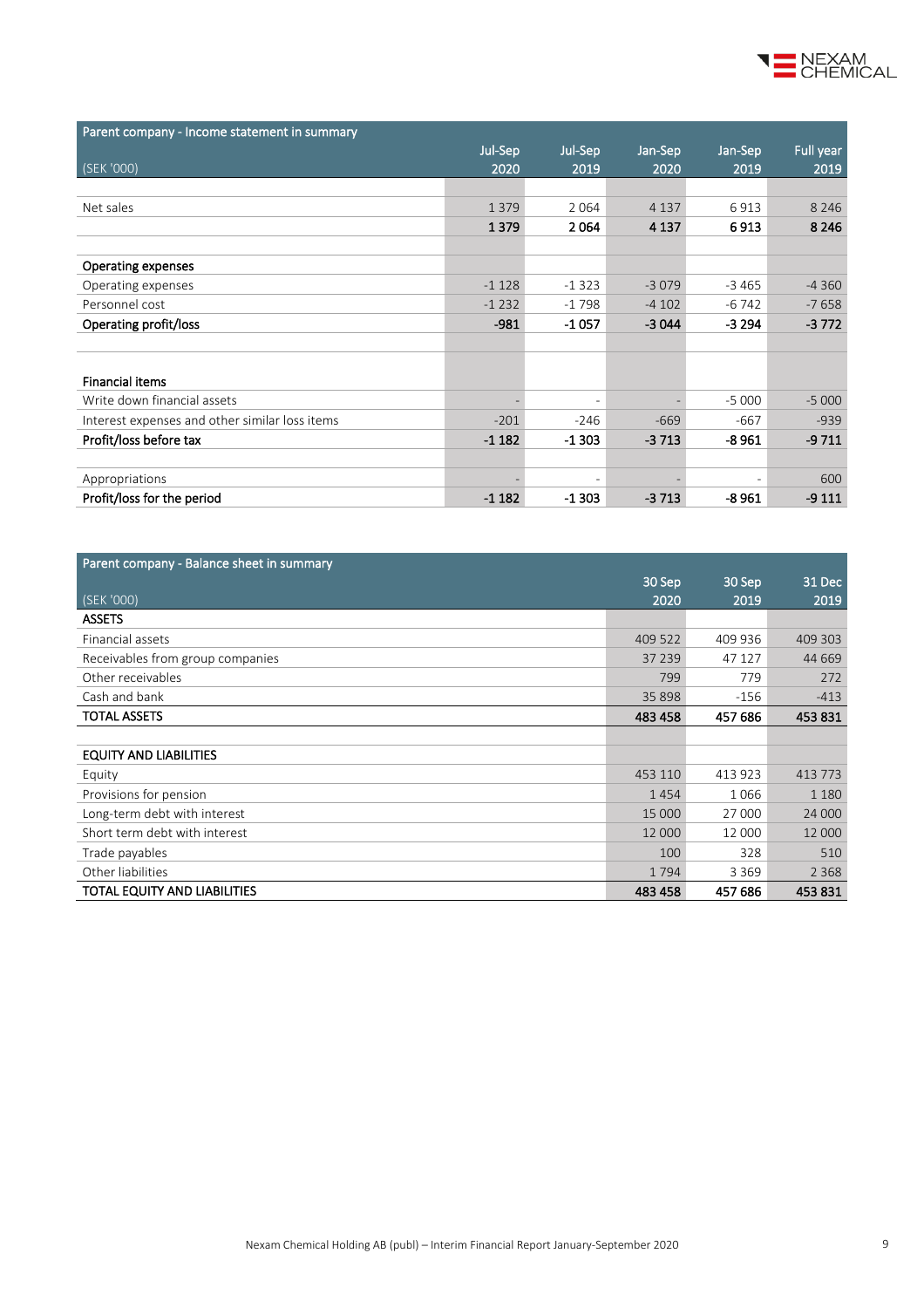

| Note 1 - Intangible assets              |                          |                          |             |                |
|-----------------------------------------|--------------------------|--------------------------|-------------|----------------|
|                                         |                          | <b>Market</b>            | Development |                |
| (SEK '000)                              | Goodwill                 | positions                | costs       | <b>Patents</b> |
| Accumulated cost                        |                          |                          |             |                |
| Opening balance 1 January 2020          | 45 943                   | 44 000                   | 24 660      | 5934           |
| Additions                               |                          | $\overline{\phantom{a}}$ | 2 3 5 9     |                |
| Re-classifcation                        |                          |                          | $-560$      | 560            |
| Closing balance 30 September 2020       | 45 943                   | 44 000                   | 26 459      | 6494           |
|                                         |                          |                          |             |                |
| Accumulated depreciation                |                          |                          |             |                |
| Opening balance 1 January 2020          | $\overline{a}$           | $-9167$                  | $-3310$     | $-1837$        |
| Expensed depreciation for the period    |                          | $-3300$                  | $-193$      | $-167$         |
| Closing balance 30 September 2020       |                          | $-12467$                 | $-3503$     | $-2004$        |
|                                         |                          |                          |             |                |
| Residual value 30 September 2020        | 45 943                   | 31533                    | 22 956      | 4490           |
|                                         |                          |                          |             |                |
| <b>Accumulated cost</b>                 |                          |                          |             |                |
| Opening balance 1 January 2019          | 45 943                   | 44 000                   | 21 3 8 9    | 5934           |
| Additions                               |                          |                          | 3 2 7 1     |                |
| Closing balance 31 December 2019        | 45 943                   | 44 000                   | 24 660      | 5934           |
|                                         |                          |                          |             |                |
| Accumulated depreciation                |                          |                          |             |                |
| Opening balance 1 January 2019          | ٠                        | $-4767$                  | $-2817$     | $-1787$        |
| Expensed depreciation for the period    |                          | $-4400$                  | $-493$      | $-141$         |
| Capitalized depreciation for the period |                          |                          |             | 91             |
| Closing balance 31 December 2019        | $\overline{\phantom{0}}$ | $-9167$                  | $-3310$     | $-1837$        |
|                                         |                          |                          |             |                |
| Residual value 31 December 2019         | 45 943                   | 34 833                   | 21 3 50     | 4097           |

| Note 2 - Net sales divided in geographical markets |         |         |          |          |           |  |  |
|----------------------------------------------------|---------|---------|----------|----------|-----------|--|--|
|                                                    | Jul-Sep | Jul-Sep | Jan-Sep  | Jan-Sep  | Full year |  |  |
| (SEK '000)                                         | 2020    | 2019    | 2020     | 2019     | 2019      |  |  |
| Net sales Sweden                                   | 9647    | 8 9 0 6 | 26 4 8 1 | 30 4 95  | 36 320    |  |  |
| Net sales Europe                                   | 20 3 86 | 13 0 28 | 65 258   | 54 145   | 75 5 86   |  |  |
| Net sales rest of the world                        | 11021   | 9 1 5 0 | 27 3 98  | 13 3 9 3 | 18 15 1   |  |  |
| Total                                              | 41 0 54 | 31084   | 119 137  | 98 033   | 130 057   |  |  |

| Note 3 - Net sales divided in revenue streams |          |         |         |          |           |  |  |
|-----------------------------------------------|----------|---------|---------|----------|-----------|--|--|
|                                               | Jul-Sep  | Jul-Sep | Jan-Sep | Jan-Sep  | Full year |  |  |
| (SEK '000)                                    | 2020     | 2019    | 2020    | 2019     | 2019      |  |  |
| Performance Masterbatch                       | 21 2 9 2 | 20 646  | 64 2 19 | 67 760   | 85 4 83   |  |  |
| Performance Chemicals                         | 19 7 62  | 10438   | 54 918  | 30 2 7 3 | 44 5 74   |  |  |
| Total                                         | 41 0 54  | 31 0 84 | 119 137 | 98 033   | 130 057   |  |  |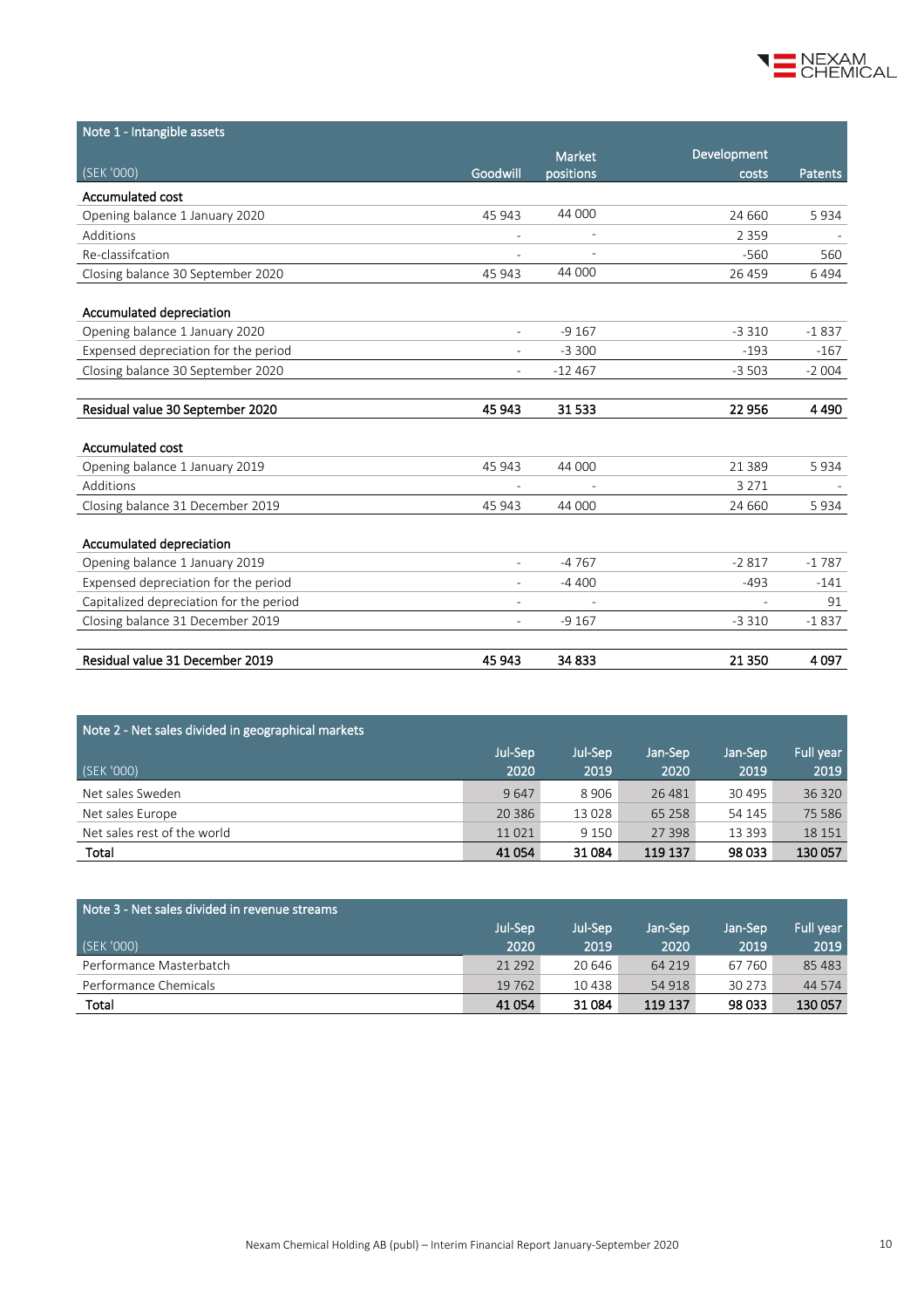

## Share capital, shares and ownership

The Company's share capital totals SEK 1,457,757.06 divided into 75,803,367 outstanding shares. The Company only has one class of shares and all shares have equal rights to dividends. The shares of Nexam Chemical Holding AB were listed on NASDAQ Stockholm First North Growth Market under the ticket NEXAM. Approximately 5.4 million shares have been turned during the quarter 2020 and the average price during the period was SEK 6.27 per share.

#### Incentive programs

The company has one ongoing incentive programs with a total of 1,038,500 outstanding warrants, which all entitles the holders to subscribe for one new share. All warrants have been issued at market value, calculated according to the "Black Scholes" formula. If all currently outstanding warrants are exercised, the total dilution will be approximately 1.4 %.

For more information and the full terms and conditions of incentive program 2019/2022, please see the resolutions from the Annual General Meetings i[n 2019.](http://www.nexamchemical.com/secure/CMS/?language=en#context=epi.cms.contentdata:///245&viewsetting=active:///true)

| Allotment<br>date | Price per<br>warrant (SEK) | Earliest<br>redemption date | Final due<br>date | Redemption<br>price (SEK) | <b>Outstanding warrants</b><br>$30th$ of Sept 2020 | Dilution if<br>fully exercised |
|-------------------|----------------------------|-----------------------------|-------------------|---------------------------|----------------------------------------------------|--------------------------------|
| 2019-06-30        | 0.40                       | 2022-08-26                  | 2022-09-09        | 11.51                     | 808,500                                            | 1.1 %                          |
| 2020-05-12        | 0.26                       | 2022-08-26                  | 2022-09-09        | 11.51                     | 230,000                                            | 0.3%                           |

#### Shareholders

The number of shareholders as of 30<sup>th</sup> of September 2020 was 5,991.

| <b>Shareholders</b>                               | <b>Shares</b> | Percent |
|---------------------------------------------------|---------------|---------|
| Försäkringsbolaget, Avanza Pension                | 11 995 529    | 15,8%   |
| SIX SIS AG                                        | 11 401 813    | 15,0%   |
| Länsförsäkringar Småbolag Sverige                 | 2836651       | 3,7%    |
| Nordnet Pensionsförsäkring AB                     | 2 405 866     | 3,2%    |
| Lennart Holm, privately and via company           | 2052087       | 2,7%    |
| Goldman Sachs International Ltd                   | 2025292       | 2,7%    |
| UBS Switzerland AG                                | 1500888       | 2,0%    |
| Michael Wandy Karlsson, privately and via company | 1 377 342     | 1,8%    |
| <b>IBKR Financial Services AG</b>                 | 1 273 695     | 1,7%    |
| Swedbank Försäkring                               | 960 619       | 1,3%    |
| Other shareholders (approx. 6,000)                | 37 973 585    | 50,1%   |
| Total                                             | 75 803 367    | 100,0%  |